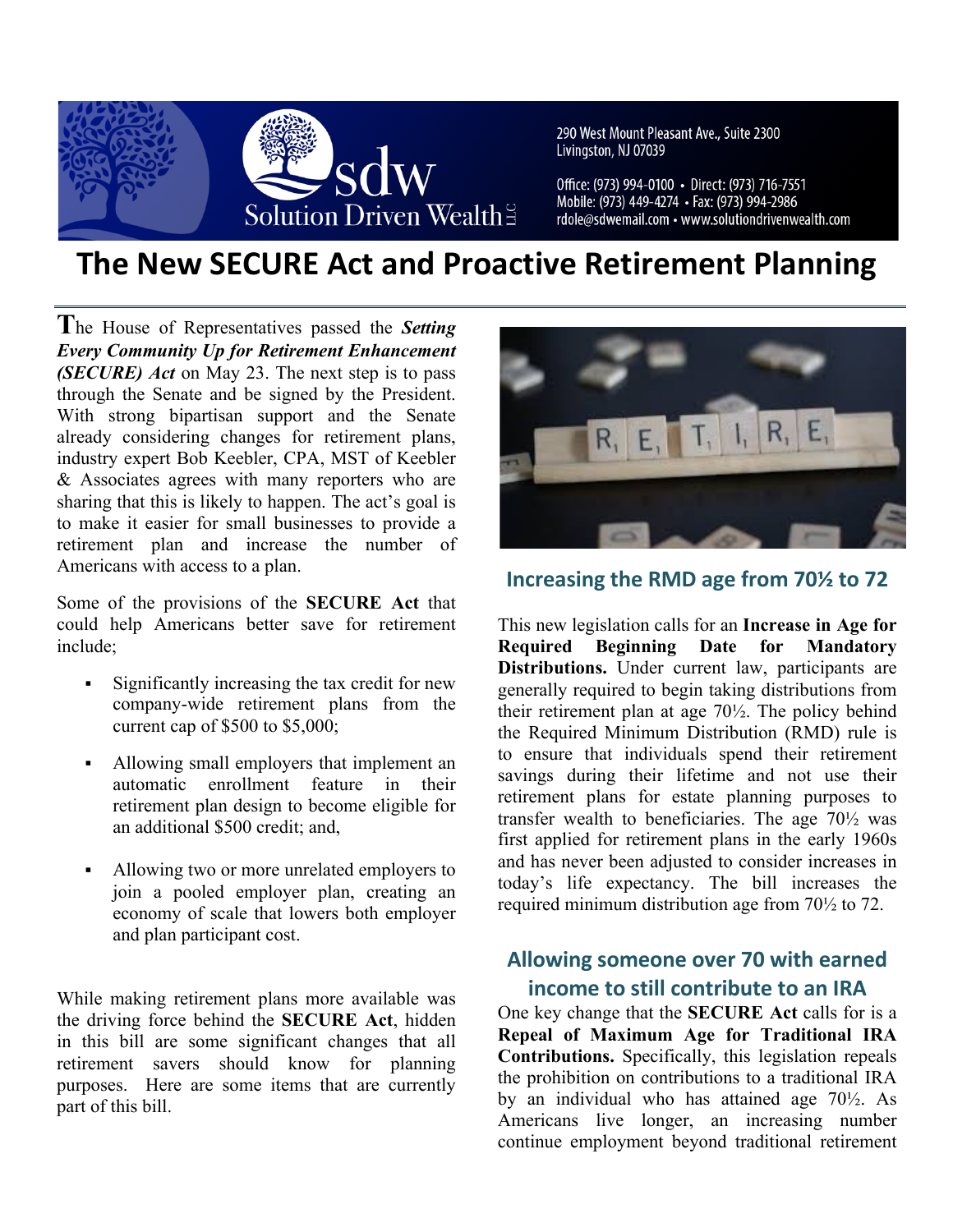age and this allows Americans with earned income to keep contributing to retirement plans after age 70.

**A** provision in this bill would **force the distribution of a retirement account within 10 years for most nonspouse beneficiaries.**



A new provision in the **SECURE Act** could remove most non-spousal beneficiary's ability to maximize tax-savings through a strategy known as the "Stretch IRA." The Stretch IRA allows younger beneficiaries like children or grandchildren to take required minimum distributions from the inherited account based on their own much longer life expectancy. This new bill would force a distribution of the account's value within 10 years of the original owner's death.

### **Proactive Tax Planning**



Keebler is suggesting that IRA owners talk with their financial professional about proactive tax planning. He feels that it will help tax deferred IRA holders to examine the values of alternative strategies. He encourages these IRA owners to consider proactively planning to minimize taxes when passing on the account to a non-spouse heir, especially if the bill eventually becomes law.

Keebler shares that, "Charitable remainder trusts allow investors to leave assets to a charitable organization and to a beneficiary. In that scenario, your beneficiary would collect a stream of income from the assets for a specified time span. At the end of that period, the charity collects whatever is left."

### **Some Reasons Why you might convert a traditional IRA to a Roth IRA**

For the right client, Keebler likes the benefits of a Roth conversion. "A Roth conversion refers to taking all or part of the balance of an existing traditional IRA and moving it into a Roth IRA. This is a strategy we think about when the IRA owner is in a lower bracket than their beneficiary".

#### $\checkmark$  Enjoy tax-free withdrawals in retirement.

When taking withdrawals from a traditional IRA, you'd have to pay taxes on the money your investments earned—and on any contributions you originally deducted on your taxes. With a Roth IRA, as long as you meet certain requirements, all of your withdrawals are tax-free.

#### $\checkmark$  Watch your money grow tax-free for longer.

Traditional IRAs force you to take required minimum distributions (RMDs) every year after you reach the RMD required age, regardless of whether you actually need the money. ROTH IRA's have no RMD requirement, so your money can stay in the account and keep growing tax-free.

#### $\checkmark$  Leave a tax-free inheritance to your heirs.

The non-spouses who eventually inherit your Roth IRA will have to eventually take the money out of a tax-free growth situation (if the **SECURE Act** passes, this could be within 10 years of your passing) but they won't have to pay any federal income tax on their withdrawals as long as the account's been open for at least 5 years.

Deciding whether to convert to a Roth IRA hinges on a variety of issues including what your tax rate is now versus later, the tax bill you'll have to pay to convert, and your future plans for your estate. Also remember, the conversion will be permanent. Once you convert to a ROTH IRA you can't revert the money back to a traditional IRA.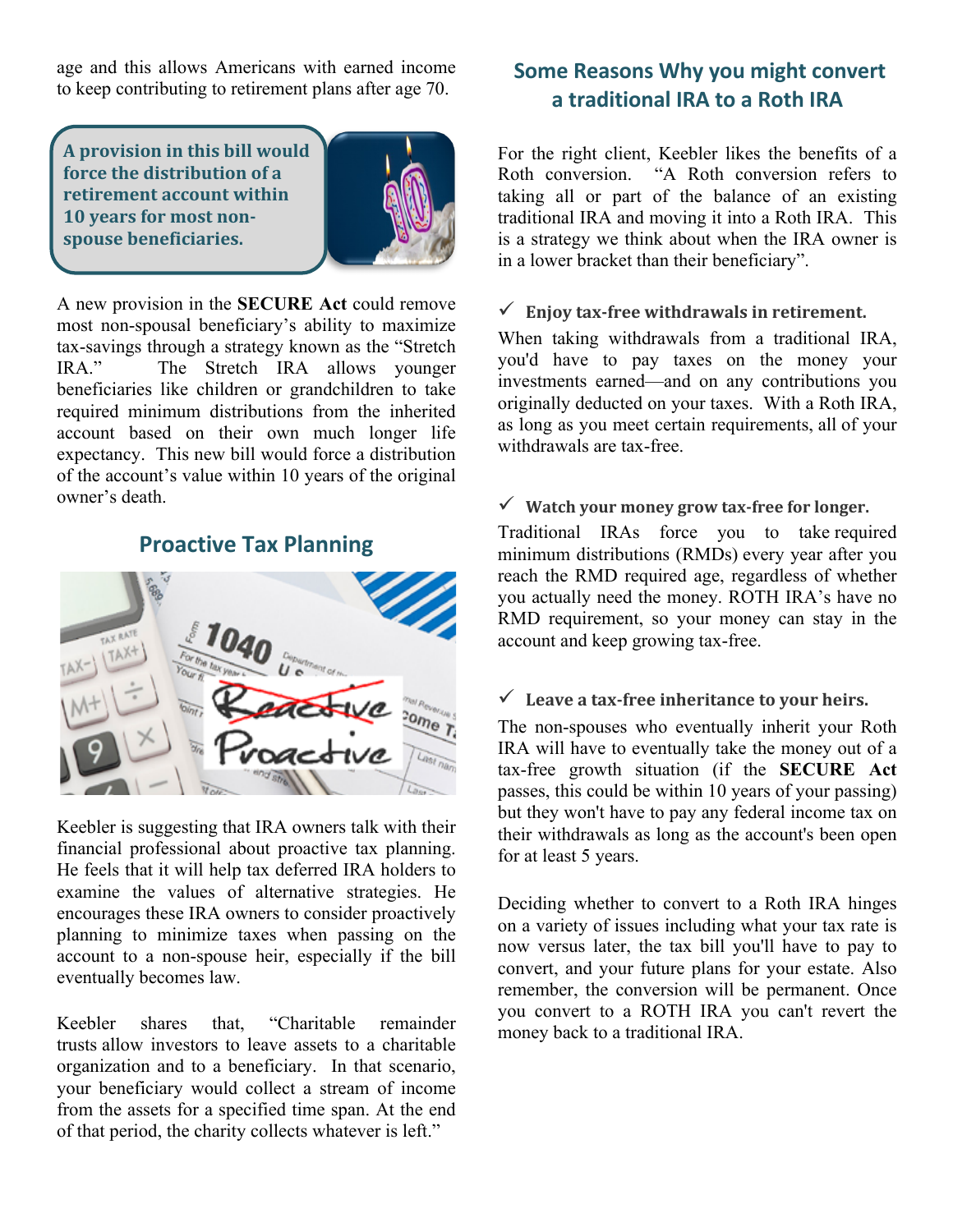

Some considerations before deciding include:

- o Will you need the money in the first five years? ROTH IRA conversions have penalties if used in the first five years.
- o Will you end up in a higher or lower bracket in the future?
- o Where will you take the money from to pay the taxes?

**This is where a financial professional can offer some help suggestions and strategies. We enjoy talking with clients about the pros and cons of both partial or full ROTH conversions.**

#### **Qualified Charitable Distributions (QCDs)**

While they are not new to this law, under today's tax laws and with more taxpayers using standard deductions, Qualified Charitable Distributions (QCD) are a proactive strategy for tax planning for anyone taking a Required Minimum Distribution (RMD). A QCD is a tax-savvy strategy that allows you to transfer up to \$100,000 per year from your IRA directly to a qualified charity. It is only available to IRAs and individuals who have reached RMD age (Currently 70½ but may change to 72). Any amount processed as a QCD counts toward your RMD requirement and reduces the taxable amount of



your IRA distribution. This QCD lowers both your adjusted gross income and taxable income, resulting in a lower overall tax liability. It also lowers your income for purposes of seeing if your social security is taxable. By using, or preparing to use, a QCD, you can potentially meet your RMD requirements and satisfy your charitable intents, all while saving money on taxes both today and into the future.

Please note, for tax return filings, your IRA custodian is not required to specially identify the QCD on your annual 1099-R form. The responsibility is on you to inform your tax preparer that you used a QCD. If you don't let your preparer know, they could report this transaction as fully taxable, which would negate the benefit of your smart planning. Also, the distribution must be made directly to a qualified charity.

**Once again, this is a specific area where a professional can offer some help, suggestions and strategies. We enjoy talking with clients about looking into QCDs for anyone over the age of 70.**

## **Final Thoughts on Proactive Retirement Planning**

Over your life you may accumulate assets in tax deferred retirement accounts like 401(k) plans and traditional IRAs. You may also have Roth accounts that compound without tax consequences. When thinking about the assets you have accumulated in your retirement accounts, a key issue is tax efficiency. Accumulating assets in a tax efficient way is only one part of the strategy, the other more complex part is withdrawing those assets while making use of the most available tax advantages. The goal is to try to proactively plan the withdrawals from retirement accounts to minimize your tax liability.